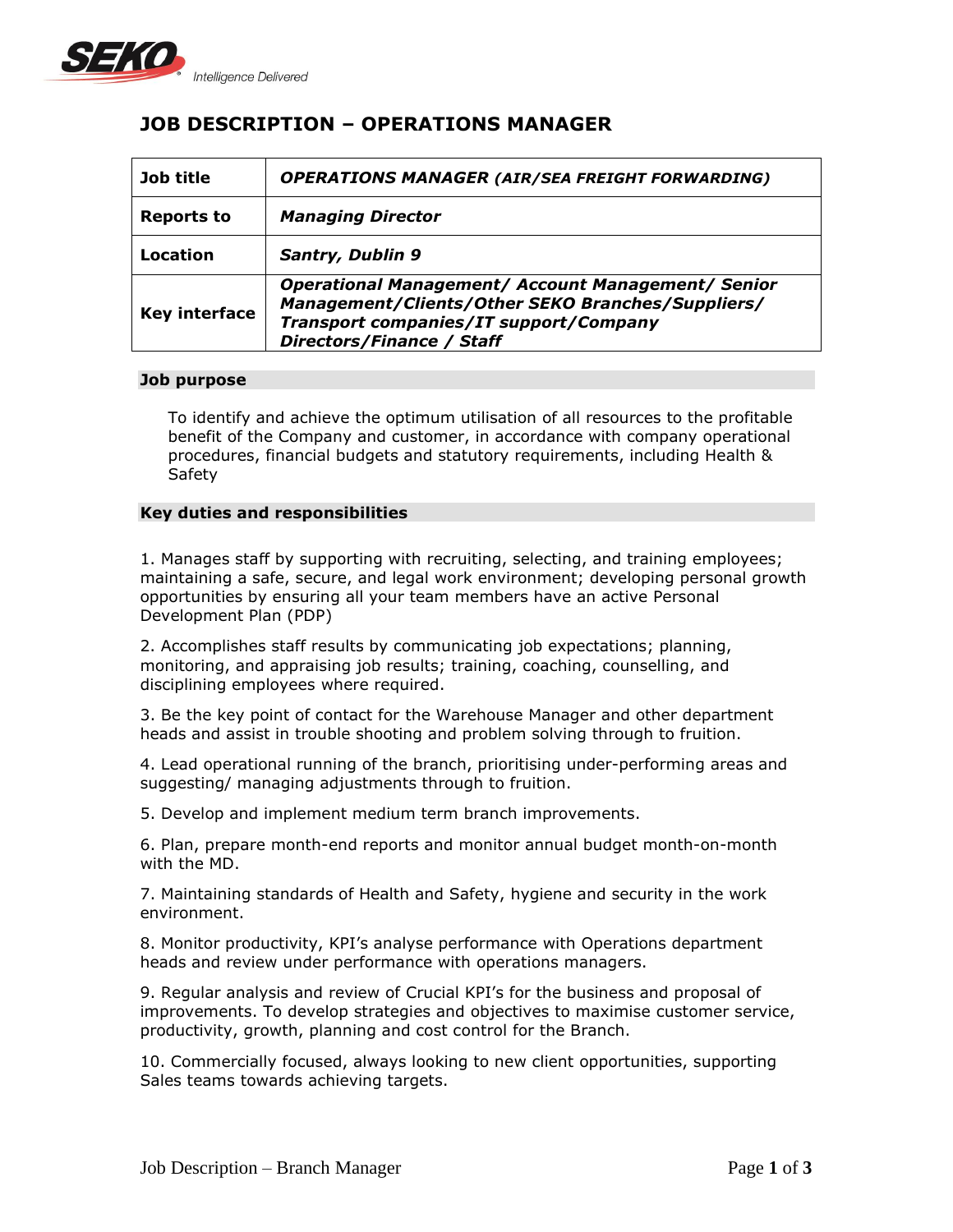

# **Qualifications and key skills**

Performance Management, Project Management, Coaching, Supervision, Quality Management, Results Driven, Developing & Managing Budgets, Developing Standards, Foster Teamwork, Handles Pressure, Giving Feedback, Team Player.

# **THE IDEAL CANDIDATE WILL HAVE:**

- Ability to lead a small but dynamic team
- Fluent English
- Wide experience in air/ocean freight forwarding business
- Top communication, organizational & planning skills
- Teamwork, good interpersonal skills
- Flexibility and ability to adapt to changing circumstances
- Problem-solving ability, particularly when working under pressure
- Accuracy and attention to detail
- Professional qualifications in Logistics or Supply Chain Management.
- At least five years' experience of successfully managing a team of reports in a multi-functional logistics-based operation.
- Can do attitude with a think out of the box approach to solution design.
- IT literate in MS word, PowerPoint, Excel and data manipulations including V lookup and pivot tables
- Direct knowledge and experience with CargoWise and Thyme IT preferrable.
- Well organized, methodical strong communicator at every level.
- Employs leadership to situations works productively with others across the business

## **KPI's**

- Delivering monthly billing data to the business on time
- Maintain and comply with service level agreements
- Budget compliance
- PDP completion for all employees and review annually
- Financial reporting to the DC Management Team.

#### **Other Duties**

- To apply, promote and practice unit rules and regulations
- To apply, promote and practice Health and Safety instructions and regulations
- To apply and promote all Statutory requirements as instructed
- Undertake any other duty deemed reasonable by Senior management
- To know, understand, promote and enhance all SOPs for the site.

#### **Working conditions**

Working conditions: rare but may include evening and weekend work, shift work, working outdoors, working with challenging clients, and in a highly targeted fast paced environment.

The job holder is required to adequately manage themselves in an environment with the pressure of a fast paced and highly targeted work environment and to communicate any excessive pressure or other types of demands.